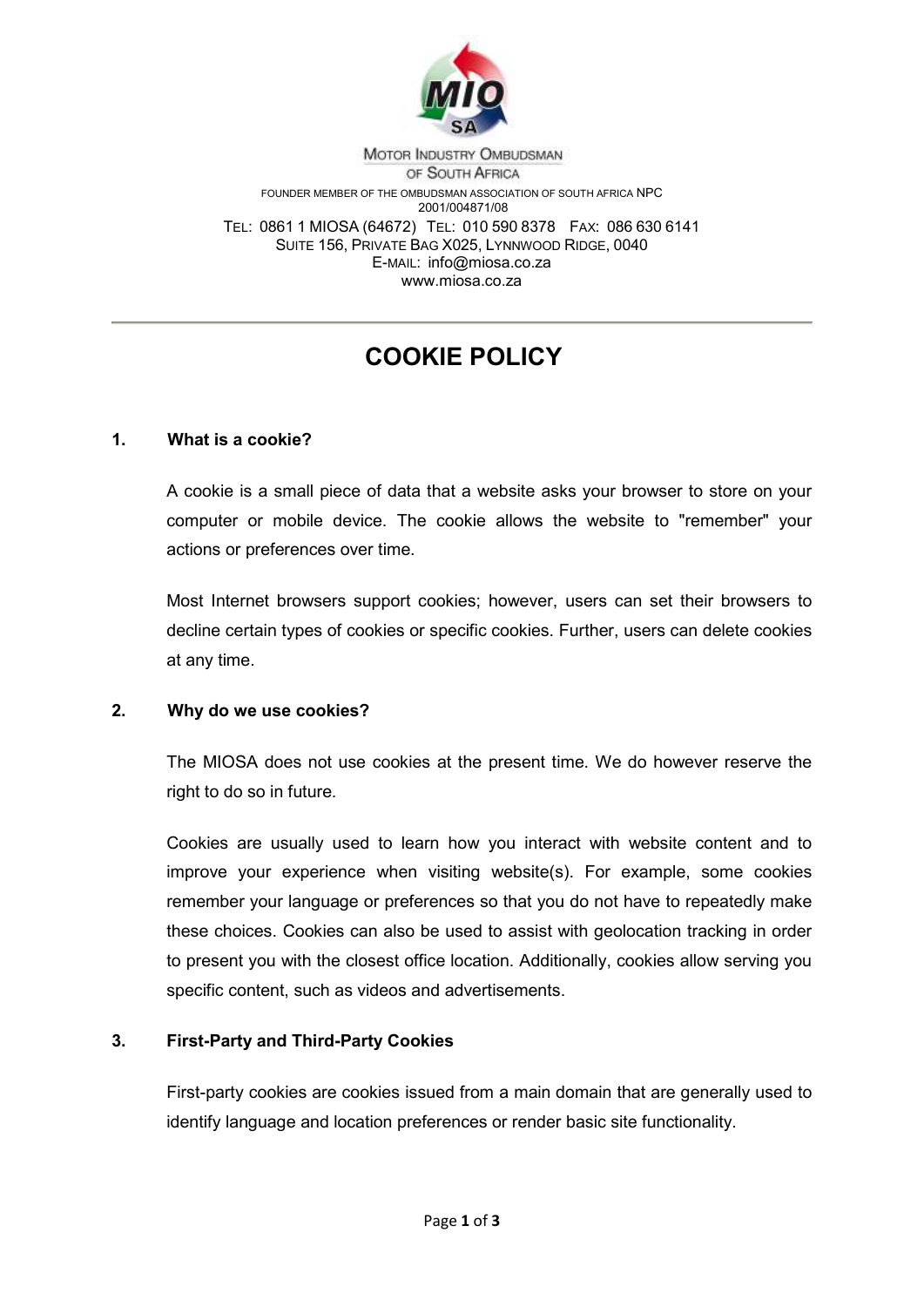Third-party cookies belong to and are managed by other parties, such as business partners or service providers. These cookies may be required to render certain forms, such as the submission of a job application, or to allow for some advertising.

### **4. Session Cookies**

Session cookies are temporary cookies that are used to remember you during the course of your visit to a website, and expire when you close the web browser.

### **5. Persistent Cookies**

Persistent cookies are used to remember your preferences within a website and remain on your desktop or mobile device even after you close your browser or restart your computer. These cookies analyse user behaviour to establish visit patterns to improve website functionality. These cookies also allow the serving of targeted advertising and measure the effectiveness of site functionality and advertising.

## **6. How are third-party cookies used?**

For some of the functions within websites, third party suppliers, such as embedded YouTube videos or links to YouTube use cookies. These videos or links (and any other content from third party suppliers) may contain third party cookies, and we encourage you to consult the privacy policies of these third-party vendors on their websites for information regarding their use of cookies.

## **7. How do I reject and delete cookies?**

You can choose to reject or block all or specific types of cookies set by virtue of your visit to a website by clicking on the cookie preferences on the website(s). You can change your preferences for any websites and/or the websites of any third-party suppliers by changing your browser settings. Please note that most browsers automatically accept cookies. Therefore, if you do not wish cookies to be used, you may need to actively delete or block the cookies. If you reject the use of cookies, you will still be able to visit certain websites but some of the functions may not work correctly. You may also visit **www.allaboutcookies.org** for details on how to delete or reject cookies and for further information on cookies generally. By using a website without deleting or rejecting some or all cookies, you agree that cookies may be placed on your device.